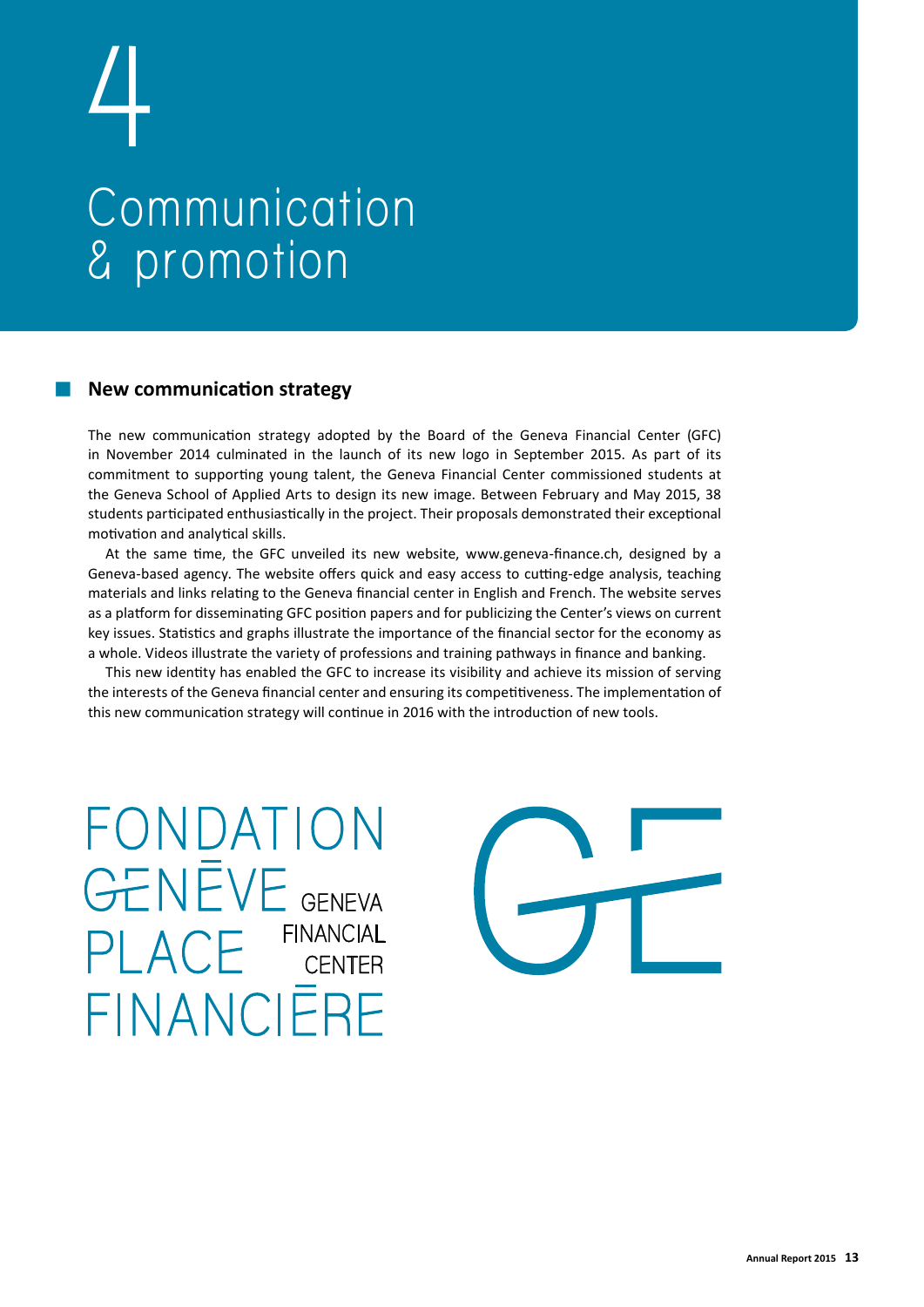

# **Events**

### **Assises de la place financière**

On May 28, 2015, over 350 professionals attended the fourth edition of this annual event. Nicolas Pictet, President of the Geneva Financial Center (GFC), began by discussing the challenges facing our Center.

Pascal Lamia, Director of the Reporting and Analysis Centre for Information Assurance (MELANI), a department of the Federal Intelligence Service, presented the current developments in cyberspace and the security challenges they present for financial institutions.

Last but not least, Pierre Maudet, State Councilor in charge of the Department of Security and the Economy, addressed the question of innovation.

### **Digital Economy Forum**

The Digital Economy Forum on the theme of "Security and privacy: a major challenge for business" took place on November 20, 2015. Data security and privacy protection are strategic assets for 21st century Geneva.

In an increasingly competitive globalized environment, effective protection of information assets and know-how is vital for ensuring business competitiveness and success.

Co-organized by the canton of Geneva, the Fédération des entreprises romandes, Fongit and the GFC, this forum contributed to the development of a platform for discussion and education with the aim of understanding the challenges and opportunities in this sector that play a role in the region's attractiveness.

 **The financial sector is experiencing a full-scale revolution. In Switzerland, but especially in Geneva, the regulatory revolution has overshadowed another important revolution – in technology.**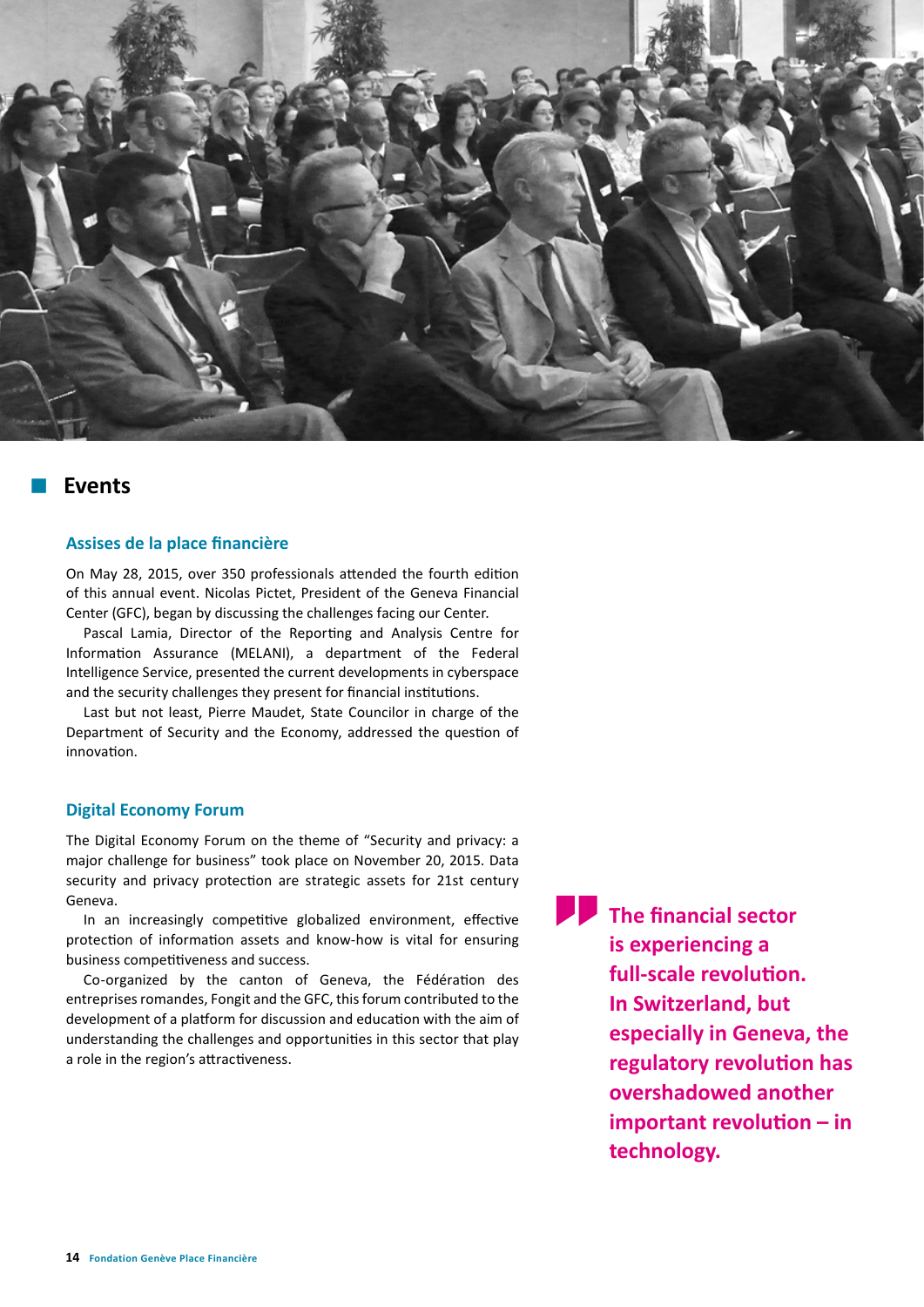

### **Rencontres économiques de Genève**

Thomas J. Jordan, Chairman of the Governing Board of the Swiss National Bank (SNB), was the keynote speaker at this public conference organized jointly by the GFC, the Institut National Genevois and the Investment Strategist Association of Geneva (ISAG). He addressed over 400 participants on the topic of "Monetary policy and the Swiss financial center".

Mr. Jordan underlined the close connection between the objectives of the SNB and those of the financial sector, and emphasized the importance of ensuring the stability of the financial sector, which in recent years has suffered a series of shocks originating mainly from outside Switzerland.



## **GFC and GFRI Annual Conference "Can Financial Engineering Cure Cancer?"**

Listed by Time Magazine in 2012 as one of the "100 most influential people", Prof. Andrew Lo is among the most acclaimed economists in the world today. A professor at the famous MIT Sloan School of Management in Boston, he also manages its financial engineering lab.

In June 2015, at the invitation the Geneva Financial Center and the Geneva Financial Research Institute (GFRI) at the University of Geneva, Prof. Lo delighted an enthusiastic audience with a brilliant lecture entitled "Can Financial Engineering Cure Cancer?".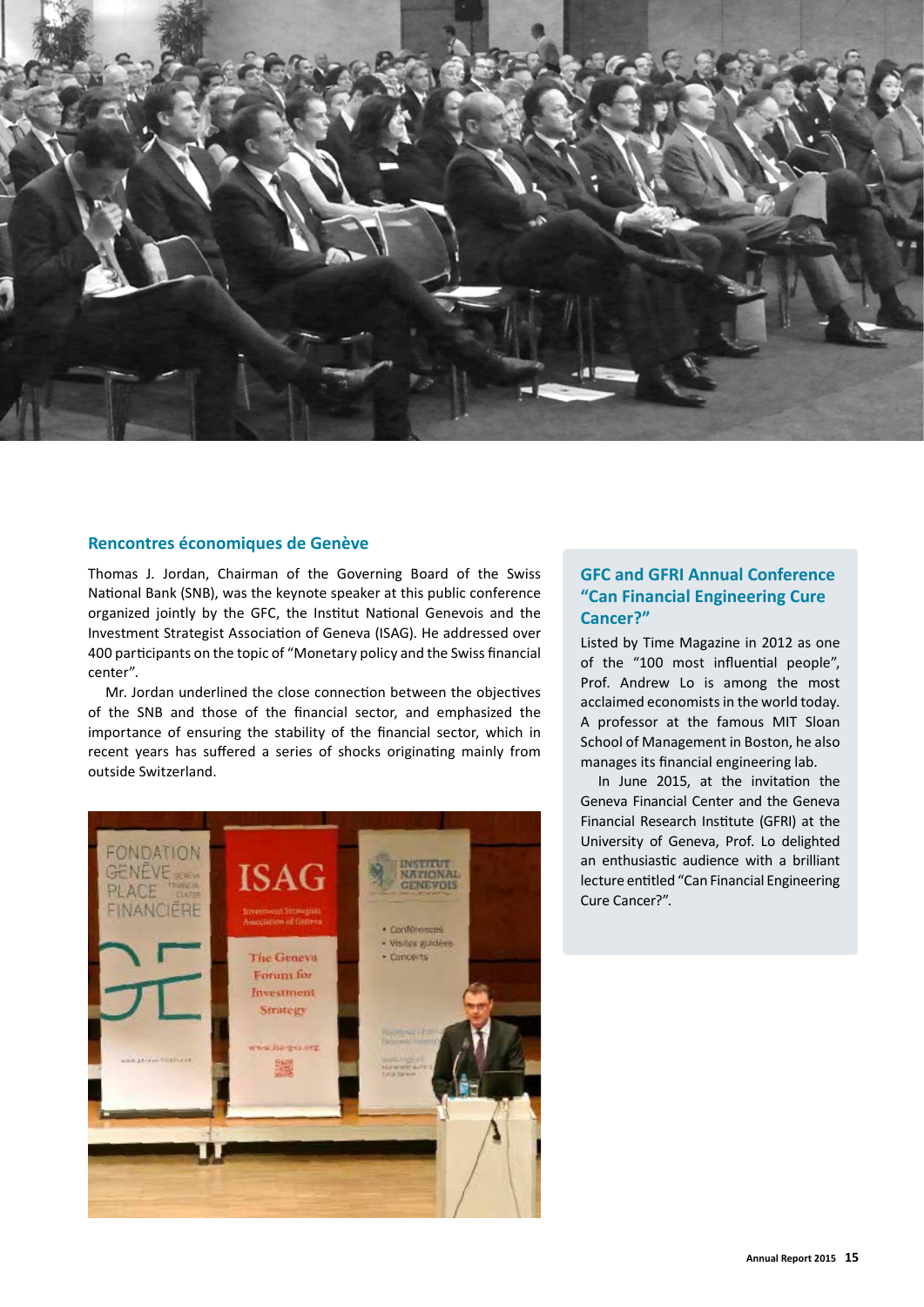# **Media relations**

On October 13, 2015, the Geneva Financial Center (GFC) invited representatives from the Swiss and foreign financial media to its annual press conference.

This event was widely reported in the Geneva press as well as the Swiss-German and international media. Journalists focused on three main issues: the importance of developing the local "cluster" and securing access to foreign markets; growth in banking jobs and assets under management; and the importance of maintaining an attractive tax environment for persons and companies (See p. 8).

The above issues were addressed by Nicolas Pictet (Chairman), Edouard Cuendet (Director) and Xavier Oberson (Board Member) respectively. The three presentations contained a common message: that legal uncertainty undermines the competitiveness

of the Geneva financial center. A strong commitment by the authorities to creating attractive framework conditions remains a key factor.

In this respect, the Geneva Financial Center supports efforts by the canton to boost its presence in Bern, as set out in the Cantonal Economic Strategy 2030, published by the Department of the Economy.

In fact, the best place for cantonal authorities to influence political decisionmaking is in the nation's capital. The Corporate Tax Reform III (CTR III) is a case in point (See p. 9).

> **The corporate tax reform (CTR III) is crucial for the Geneva financial center and its commodity trading activities.**